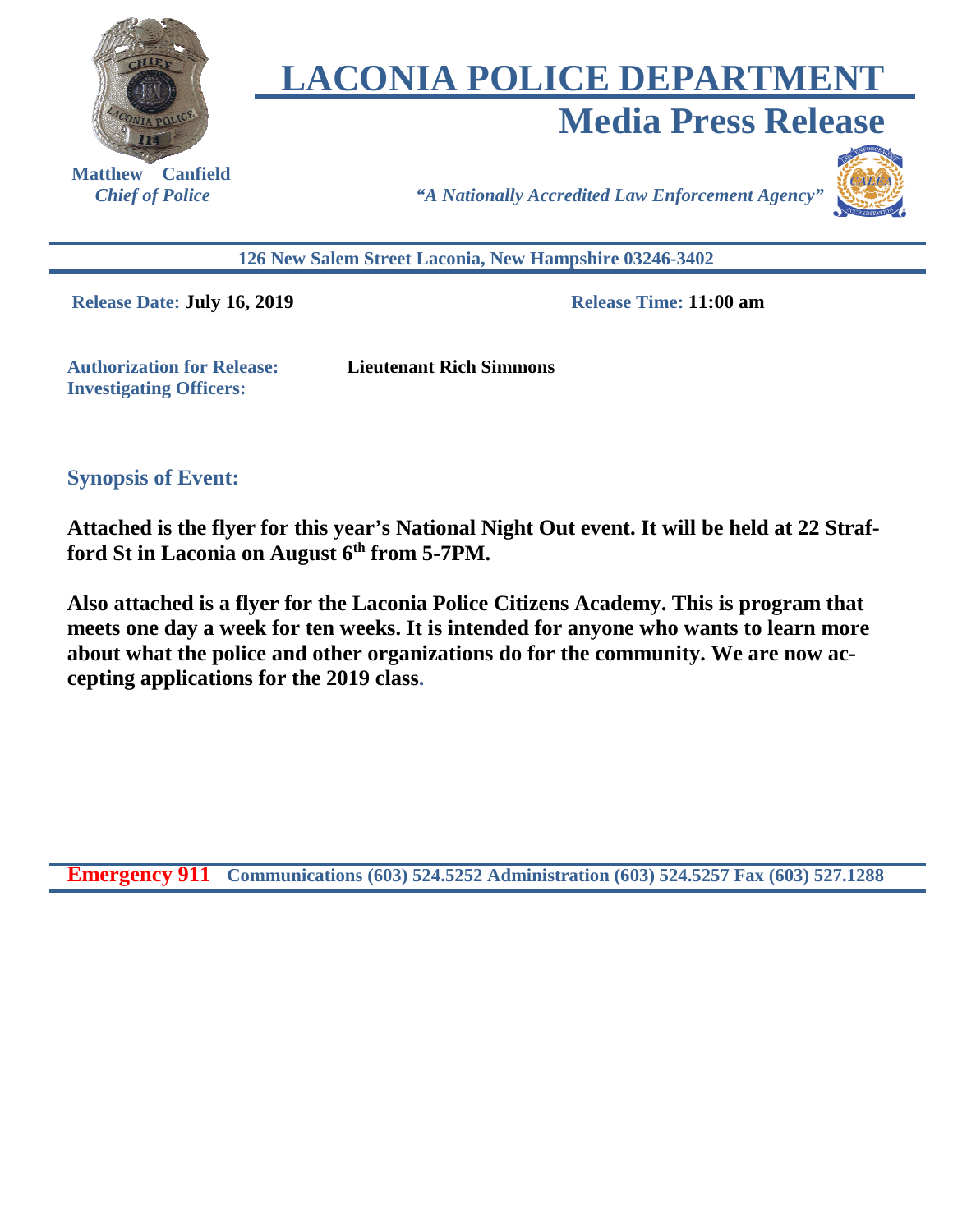

# **LACONIA POLICE WILL BE HOSTING**



## "NATIONAL NIGHT OUT PARTY

## **22 STRAFFORD STREET TUESDAY AUGUST 6th, 2019 FROM 5:00 PM TILL 7:00 PM**

**"National Night Out"** is community police partnership held on the first Tuesday of August each year. It aims to increase awareness about Police programs in communities, such as drug prevention and other anti crime efforts and is designed to help bring neighbors together. Please join us with the Laconia Fire Department, Belknap Regional Special Operations, Belknap Regional Technical Accident Reconstruction, Laconia Police K9 Demo, Lakes Region Citizen Emergency Response Team, Stand Up for a Drug Free Laconia, and Circle K to include other community organizations. Free hotdogs will be given out along with chips and drinks, only one per person while supplies last. This has always been a fun time for all in the past years. Join in helping us to give crime a going away party!

*For more information please contact; Lt. Richard Simmons of the Laconia Police Department @ 524-5257 ext. 335 for more information.* 



7/16/2019